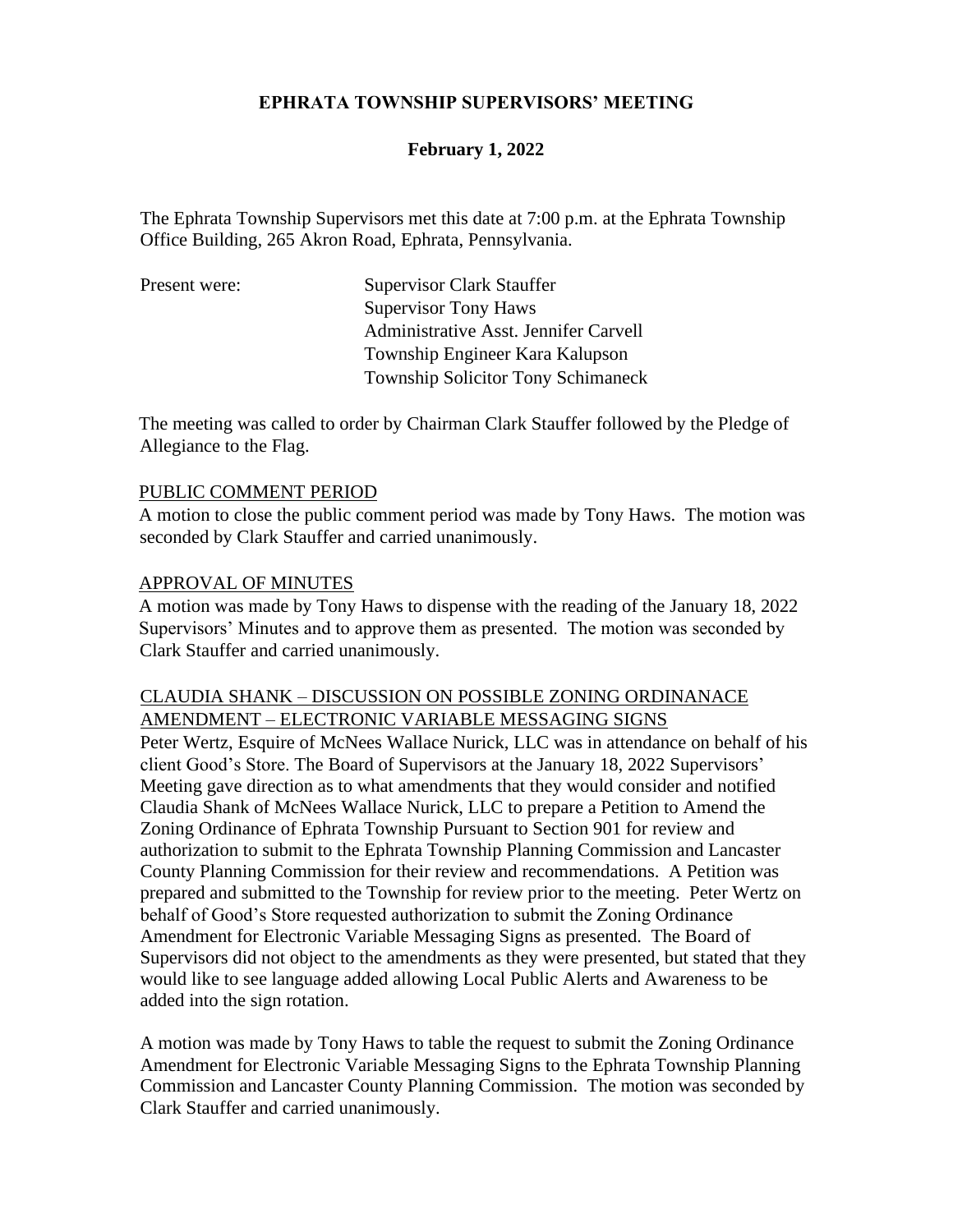# STAFF REPORTS

- **ARPA Funds.** PSATS held an educational webinar for informational purposes regarding the ARPA Funds for local Municipalities. Manager Sawyer participated in the webinar and provided the Board of Supervisors with information which outlines how the funds may be spent in the future.
- **ETSA Appointment.** The Sewer Authority is in need of a replacement for Leon Kurtz who resigned the end of 2021. Clark Stauffer and Steve Sawyer reached out to Don Good who is a Township resident with building construction industry experience to request that he consider serving on the Sewer Authority Board. Don Good is willing to serve and the Sewer Authority at their last meeting agreed that Don Good would be a good candidate and requested that the Board of Supervisors appoint Don Good as a Sewer Authority Member.

A motion was made by Tony Haws appointing Don Good as a Sewer Authority Member to complete Leon Kurtz's current term. The motion was seconded by Clark Stauffer and carried unanimously.

• **Streetlight -Pleasant Valley Road.** An email was provided to the Board of Supervisors from Rick Stauffer of Property Investing and Management Inc. and Justin Shelton from Springwood Hospitality regarding a streetlight located on Pleasant Valley Road at the entrance to the Ephrata Crossings East development. Rick Stauffer is requesting that the Township agree to have PPL invoice the Township for the cost of the streetlight. Both PIM, Inc. and Springwood Hospitality have agreed to pay their prorated cost of this light as part of the streetlight assessment for the streetlights on Quarry Ridge Drive.

A motion was made by Tony Haws to table the decision for the streetlight billing on Pleasant Valley Road until the next Supervisors' Meeting at which time more information could be presented. The motion was seconded by Clark Stauffer and carried unanimously.

• **Joint Bid Resolution.** Staff requested that the Board of Supervisors approve a Resolution to participate in a Co-Operative Bidding and Purchasing Agreement for the Procurement of road work identified as chip seal coating and line painting with multiple municipalities. The Township would participate in the bidding for Chip Seal Coating of 47,404 square yards of #8 stone single application seal coating, 23,144 square yards of  $\frac{1}{4}$  stone single application seal coating and Line Painting for 164,947 feet of double yellow line and 184,000 feet of single white line.

A motion was made by Tony Haws to approve the Resolution to participate in a Co-Operative Bidding and Purchasing Agreement for the Procurement of roadwork identified as chip seal coating and line painting with multiple municipalities as presented. The motion was seconded by Clark Stauffer and carried unanimously.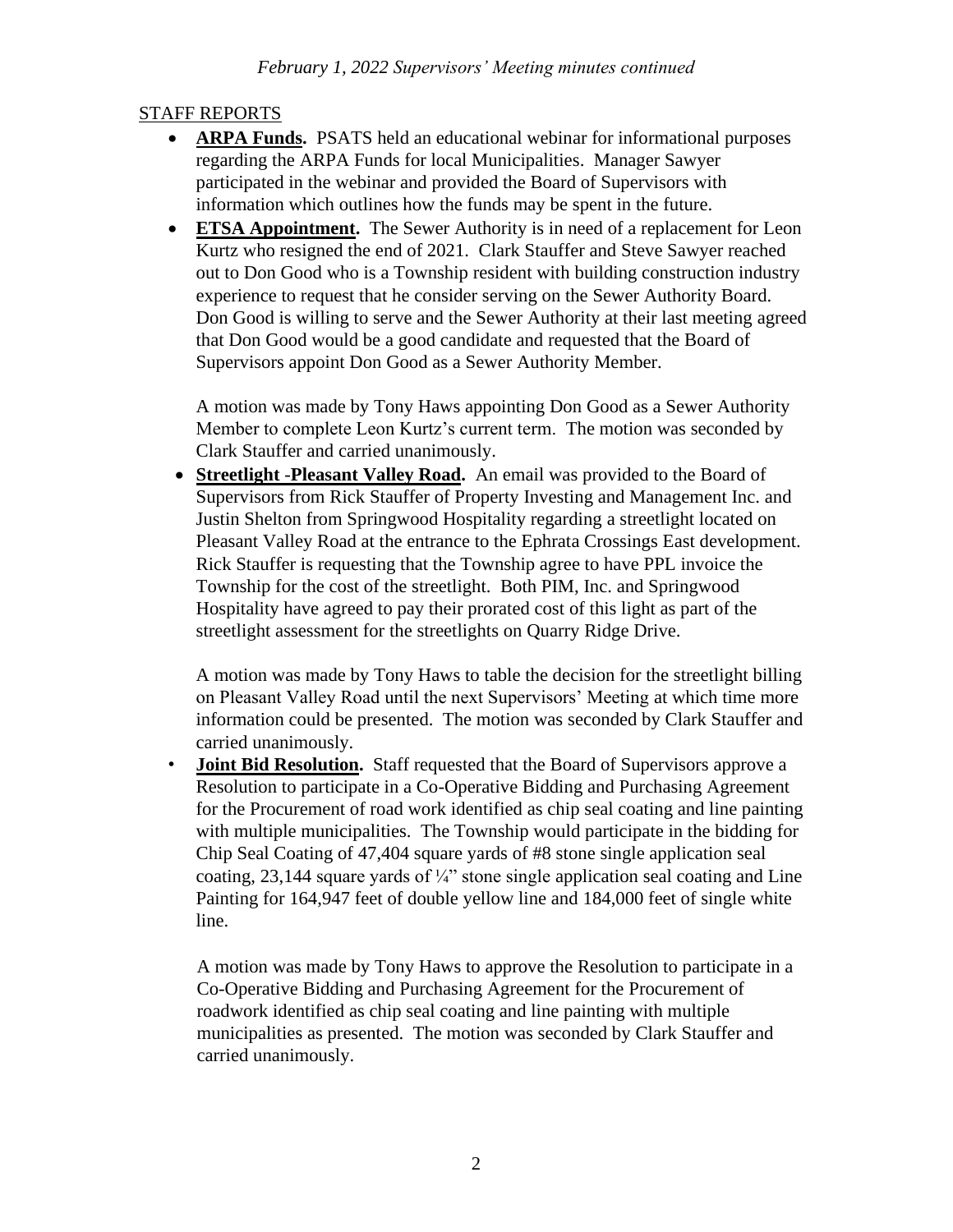• **Ephrata Crossing Phase 4 LD Plan – Time Extension.** An email was received by Ephrata Township dated January 20, 2022 from RGS Associates requesting a sixty (60) day time extension to record the Ephrata Crossing Phase 4 LD Plan. The new deadline will be April 5, 2022.

A motion was made by Tony Haws to approve a 60-day time extension to record the Ephrata Crossing Phase 4 Land Development Plan. The motion was seconded by Clark Stauffer and carried unanimously.

• **CB Burkholder LD Plan**-**Time Extension.** The Township received a letter from Diehm & Sons on behalf of CB Burkholder dated January 26, 2022 requesting a ninety (90) day time extension to record the Land Development Plan. The Developer is awaiting their NPDES permit.

A motion was made by Tony Haws to approve the 90-day time extension to record the CB Burkholder Land Development Plan. The motion was seconded by Clark Stauffer and carried unanimously.

## **Solicitor Tony Schimaneck**

Tony Schimaneck stated that he did not have anything additional that would require information from him at this time.

**Engineer Report – Kara Kalupson** reported that there are several plans in the review process and construction observation phase:

MS4 Permit Application DCNR Approval targeted for this month Ephrata Township Park – Construction Bid Documents East Mohler Church Road Subdivision Ephrata Crossing Phase 4 CB Burkholder Land Development Plan Ephrata Mennonite School – Site Work Inspections

## APPROVAL OF BILLS

A motion was made by Tony Haws to accept the list of checks written and to pay any bills pending. The motion was seconded by Clark Stauffer and carried unanimously.

## **CORRESPONDENCE**

Tony Haws stated that there was no additional correspondence at this time.